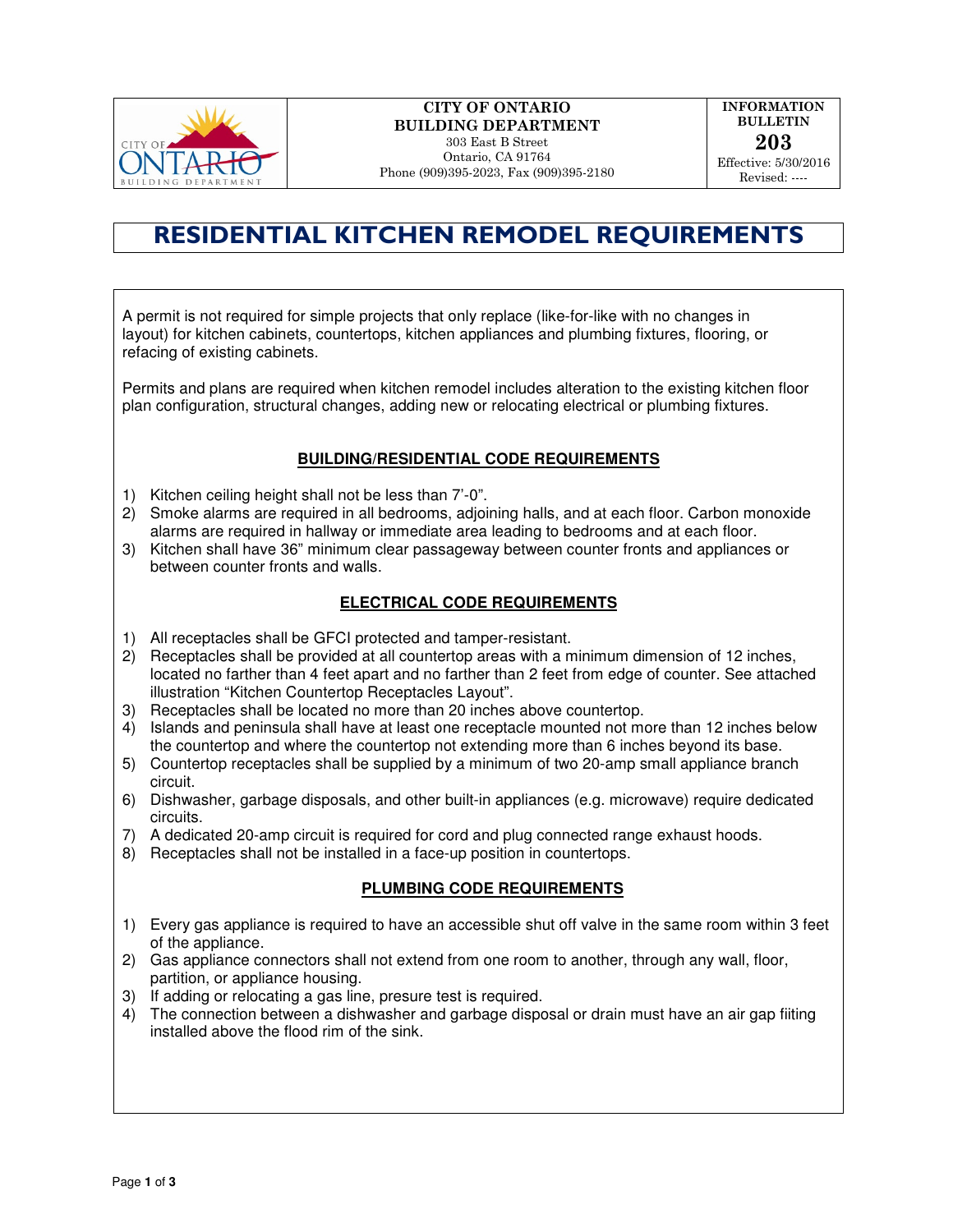

# CITY OF ONTARIO BUILDING DEPARTMENT

303 East B Street Ontario, CA 91764 Phone (909)395-2023, Fax (909)395-2180

INFORMATION BULLETIN 203 Effective: 5/30/2016 Revised: ----

# **MECHANICAL CODE REQUIREMENTS**

- 1) Kitchen ranges shall have a vertical clearance above the cooking top of not less than 30" to combustible materials. The minimum clearance may be reduced to  $24$ " when protected by  $\frac{1}{4}$ " insulating millboard or metal hood.
- 2) Exhaust ducts shall terminate outside the building, equipped with a back draft-damper, and shall terminate 3 feet away from any building openings or property line.
- 3) Exhaust ducts must be galvanized steel, stainless steel, or copper and have a smooth interior surfaces (no flexible duct allowed).

## **ENERGY CODE REQUIREMENTS**

- 1) A minimum of 50% of the total rated lighting wattage (based on the maximum allowed for each fixture) shall be high efficay fixtures (e.g. flourescent). High efficacy lighting must be switched separately from low efficacy. Lighting in areas adjacent to the kitchen such as dining and nook areas, are considered kitchen lighting if they are not separately switched from kitchen lighting.
- 2) Fixtures recessed into ceiling shall be listed for zero clearance insulation contact (IC) and labeled airtight (AT) with air leakage less than 2.0 CFM, sealed with a gasket or caulk between the housing and ceiling.

# **CALGREEN CODE REQUIREMENTS**

- 1) Use low VOC content for paints, adhesives, sealants, primers, or caulkings.
- 2) Composite wood products (hardwood plywood, particleboard, and medium density fiberboard) shall meet the requirements for Formaldehyde Limits.

## **INSPECTIONS:**

A rough electrical inspection is required after electrical boxes are installed and before any devices are connected. Any other structural, mechanical, or plumbing alteration must also be scheduled for a rough inspection. Additional inspections may be needed based on extent of the project. Final inspection is required after all the work is completed.